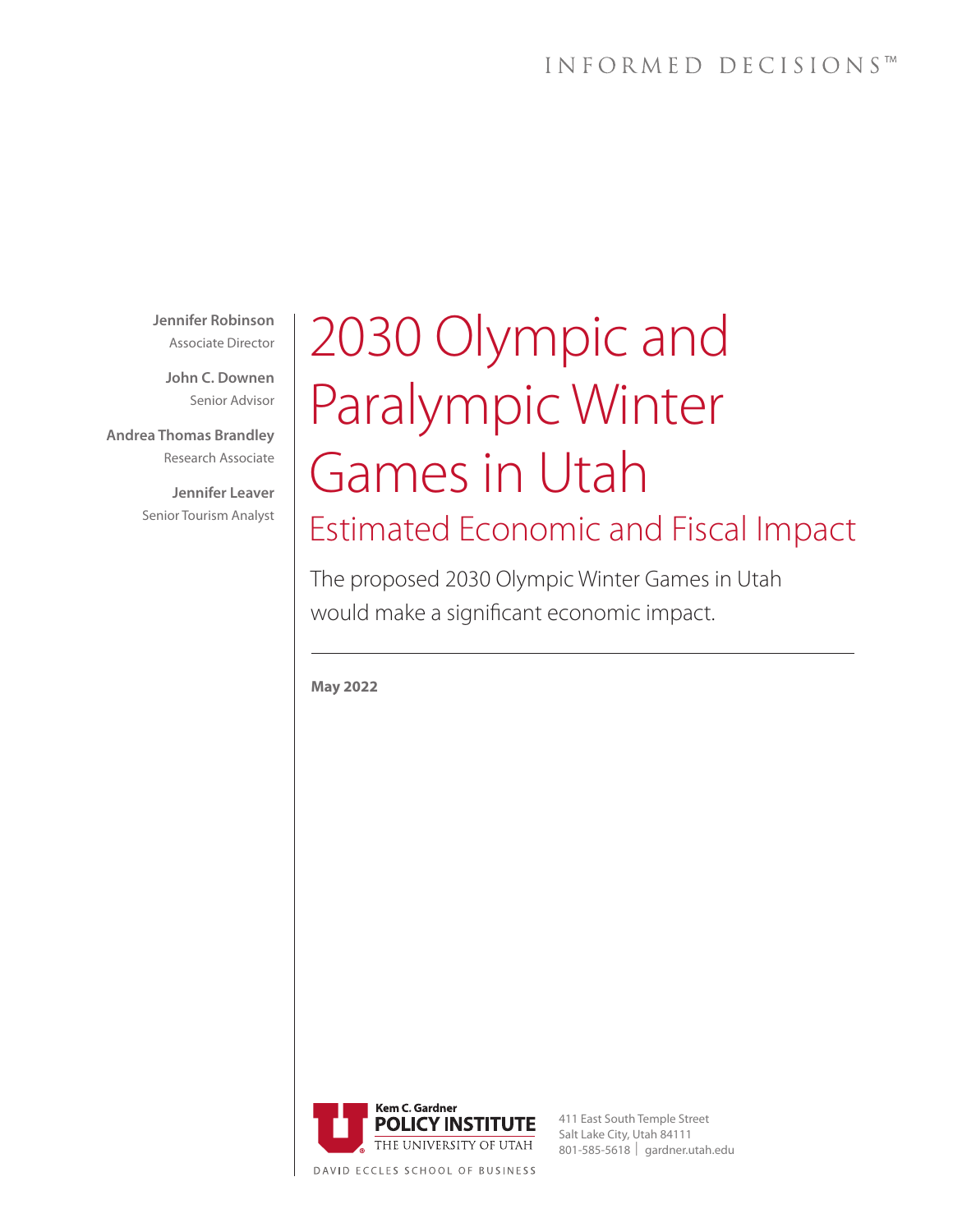## Supplemental Information

The Kem C. Gardner Policy Institute will be releasing a social, demographic, and environmental supplement to this report in summer 2022. While many of these contributions are difficult to quantify, they are instructive to describe, even in summary form, because of their contribution to the larger economic context and success of the Games. The supplement will include contextual information about Utah demographics, and descriptive information about select social and environmental aspects of hosting the Games, including volunteerism, charitable giving, social capital, social inclusion, and environmental sustainability. This supplement will be available at www.gardner.utah.edu.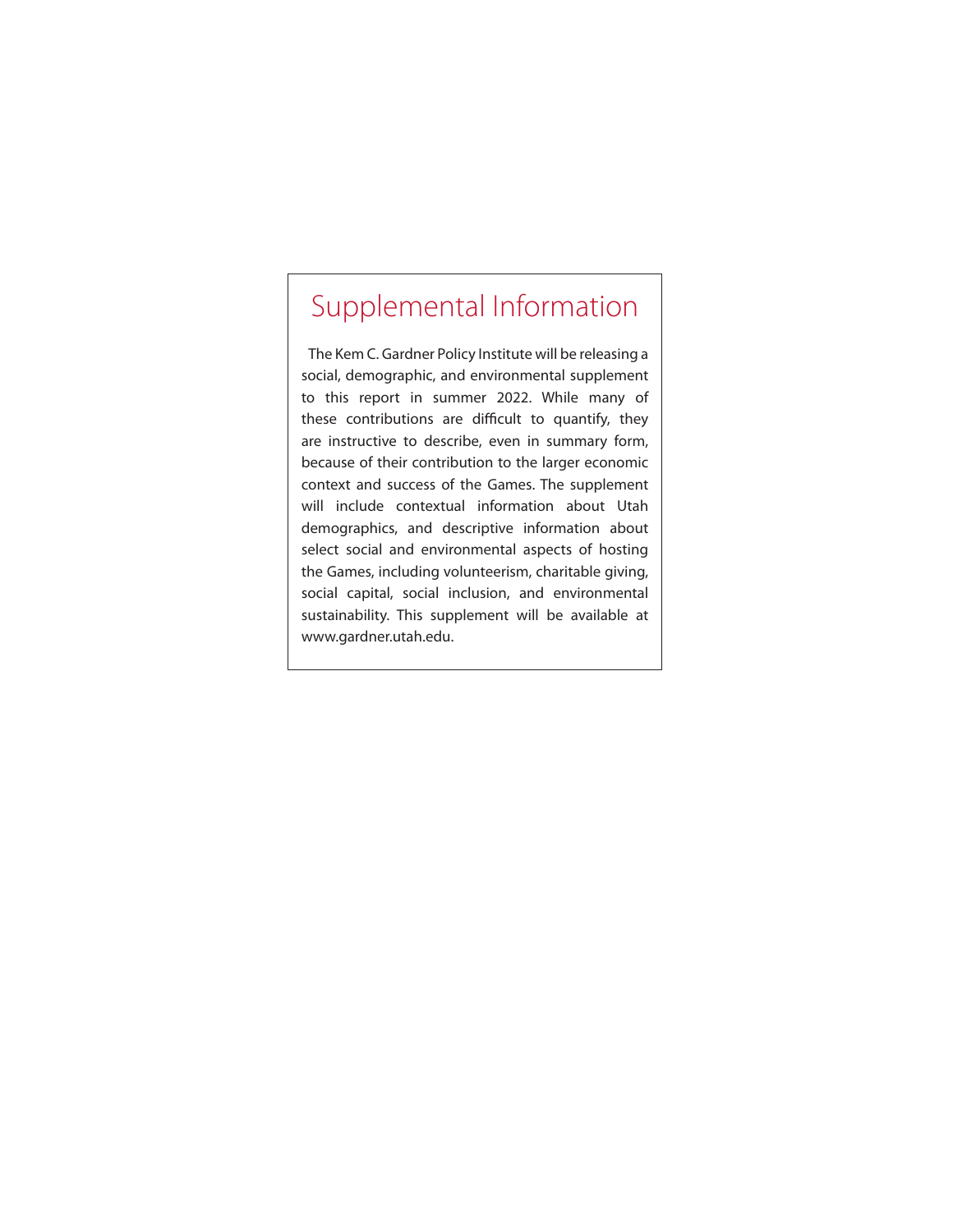

## 2030 Olympic and Paralympic Winter Games in Utah Estimated Economic and Fiscal Impact

## **Analysis in Brief**

The hosting of another Olympic and Paralympic Winter Games in Utah in 2030 would make a significant economic impact to the state, generating jobs, income, and economic output. This additional impact would build upon the significant success of the 2002 Games, including the subsequent growth in the state's travel and tourism and sports and entertainment industries.

#### **Annual Personal Income Impacts of 2030 Winter Olympics in Utah, 2024–2031**

(Millions of Constant 2021 Dollars)



Source: Kem C. Gardner Policy Institute analysis of Utah OCOG budget data using REMI PI+ v2.5.0

#### **Key Findings**

- **Economic impact of 2030 Games**  Estimated to create a cumulative total economic impact of \$3.9 billion in output, 30,000 job-years of employment, and \$1.5 billion in personal income in Utah. While significant, this impact is less than the 2002 Games because the venues are already in place, requiring less new construction.
- **Fiscal impact –** A 2030 Games is estimated to generate \$22.0 million in net state revenues and \$42 million in net local revenues
- **Visitation increases** Skier days, national park visits, accommodation sales, airport passengers, leisure and hospitality employment, and visitor spending all increased significantly when comparing the 15 years before and 15 years after the 2002 Games. These impacts range from a 45% increase in skier days to a 70% increase in taxable accommodation sales.
- **New spending**  A 2030 Olympic Winter Games in Utah would include an estimated \$3.2 billion in direct expenditures from broadcast rights, visitors, federal security expenditures, and other sources. These expenditures are offset by out-of-state purchases, in-state revenue sources, and displacement of skier visits.

#### **Economic Impacts of the 2030 Winter Olympics in Utah, 2024–2031**

**(***Impacts are based on 2024-2031 economic activity; constant 2021 dollars)*



Source: Kem C. Gardner Policy Institute analysis of Utah OCOG budget data, using the REMI PI+ model v2.5.0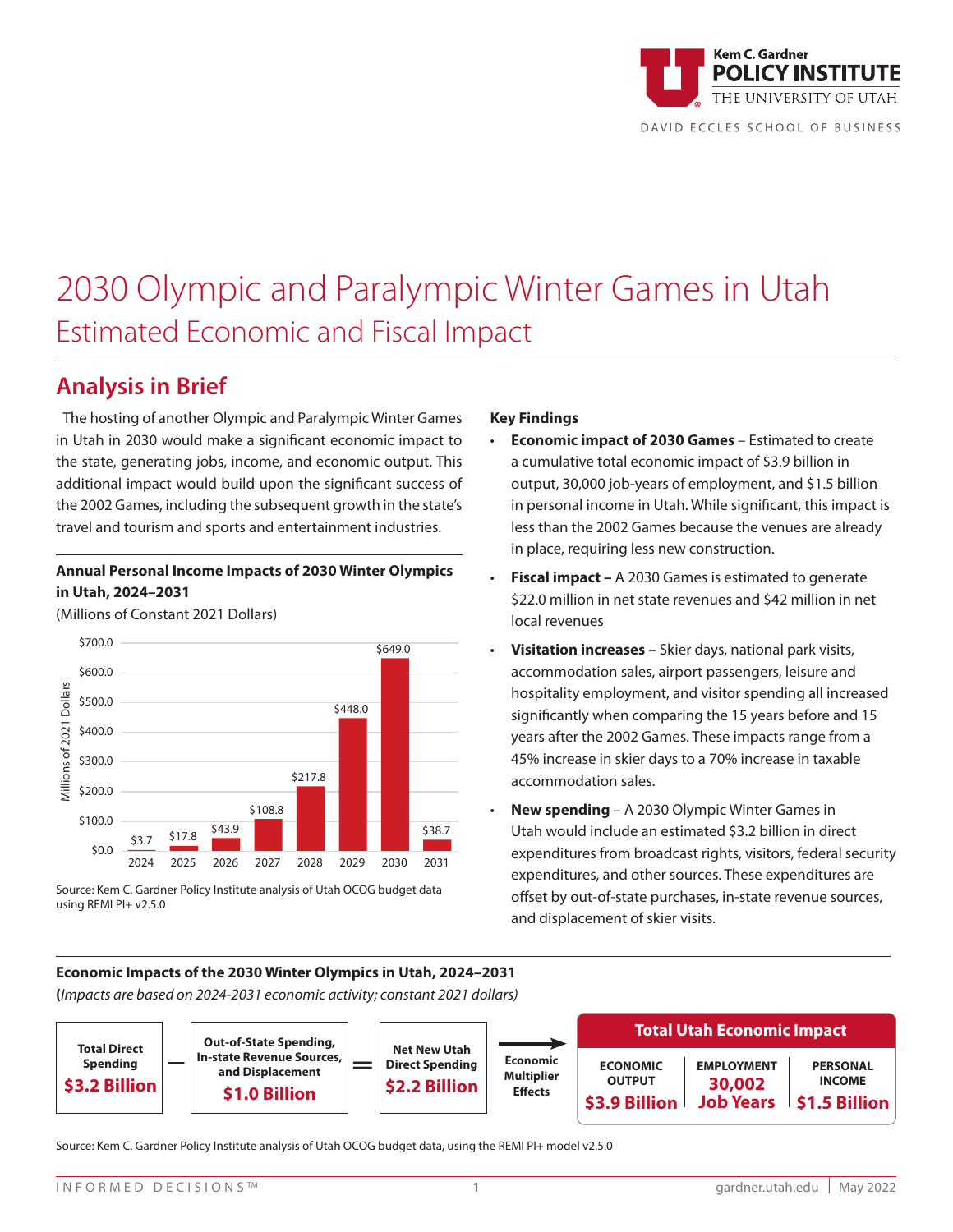## Table of Contents

| <b>Potential Economic and Fiscal Impacts of the 2030</b> |
|----------------------------------------------------------|
|                                                          |
|                                                          |
|                                                          |
|                                                          |
| Appendix A: Economic and Fiscal Impact Methodology  5    |
|                                                          |
|                                                          |
| Appendix B: Impact of the 2002 Olympic Winter Games 6    |
|                                                          |
|                                                          |
|                                                          |

#### **Figures**

| Figure 1: Annual Output Impacts of 2030 Winter     |  |
|----------------------------------------------------|--|
|                                                    |  |
| Figure 2: Annual Employment Impacts of 2030 Winter |  |
|                                                    |  |
| Figure 3: Annual Personal Income Impacts of 2030   |  |
|                                                    |  |
| Figure 4: Economic Impacts of the 2002 Olympic     |  |
|                                                    |  |

#### **Tables**

| Table 1: Economic Impacts of the 2030 Winter Olympics |
|-------------------------------------------------------|
|                                                       |
| Table 2: Budgeted Capital Investments for 2030 Winter |
|                                                       |
| Table 3: 2030 Winter Olympic Games Estimated State    |
| and Local Fiscal Impacts, 2024-2031  4                |
| Table 4: Travel and Tourism Performance Before and    |
| After the 2002 Olympic Winter Games 6                 |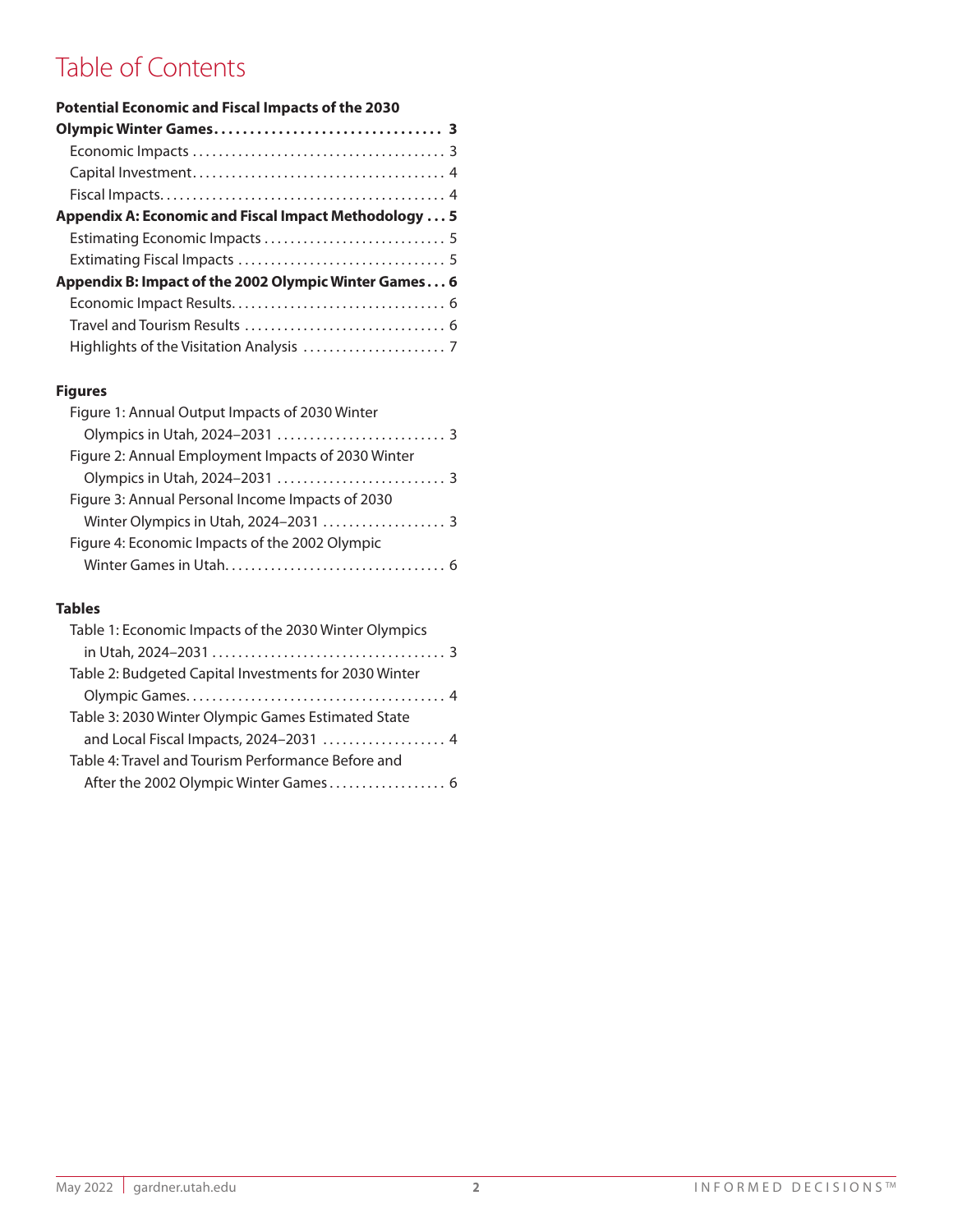#### \$1,200.0 Potential Economic and Fiscal Impacts of the 2030 Olympic Winter Games

Salt Lake City enjoys the advantage of looking back on the lessons learned from hosting the 2002 Olympic Winter Games when examining the potential economic impacts of hosting the games in 2030. The 2002 Games contributed to economic growth in Utah and left a lasting legacy that enriches the state and its residents.

The potential impacts of a 2030 Games include economic outputs of \$3.9 billion, 30,002 job-years of employment, and \$1.5 billion in personal income.

#### **Economic Impacts**

The Salt Lake City-Utah Committee for the Games (OCOG) budget for a 2030 Games is \$1.7 billion (in 2030 dollars). Adding rights fees paid to the United States Olympic & Paralympic Committee, contingency and legacy amounts, non-OCOG expenditures, including federal security expenditures, and visitor spending, direct expenditures are expected to total almost \$3.2 billion. After adjusting for purchases from out-ofstate companies, in-state revenue sources, and the displacement of regular skier visitation, net new direct expenditures in Utah total an estimated \$2.2 billion (\$1.8 billion in 2021 dollars).

#### **Figure 1: Annual Output Impacts of 2030 Winter Olympics in Utah, 2024–2031**

(Millions of Constant 2021 Dollars)



Source: Kem C. Gardner Policy Institute analysis of Utah OCOG budget data using REMI PI+ v2.5.0

economic effects, and then direct and indirect employees spend other local businesses. These rounds of activity produce indirect suppliers, who in turn hire employees and make purchases from activity in the region as they stimulate purchases from local Net-new direct expenditures spur additional economic f<br>ac<br>su

2024 2025 2026 2027 2028 2029 2030 2031

#### **Figure 2: Annual Employment Impacts of 2030 Winter Olympics in Utah, 2024–2031**



Source: Kem C. Gardner Policy Institute analysis of Utah OCOG budget data using REMI PI+ v2.5.0

#### **Figure 3: Annual Personal Income Impacts of 2030 Winter Olympics in Utah, 2024–2031**

(Millions of Constant 2021 Dollars)



Source: Kem C. Gardner Policy Institute analysis of Utah OCOG budget data using REMI PI+ v2.5.0

#### **Table 1: Economic Impacts of the 2030 Winter Olympics in Utah, 2024–2031** 18,000 .,...<br>. 18,000 , 1911**.**<br>.

(Dollar amounts in millions of 2021 dollars) 14,000

<sup>50</sup> <sup>296</sup> <sup>733</sup>

| Impact                                                                                                     | 2024  | 2025   | 2026    | 2027    | 2028    | 2029      | 2030      | 2031    | <b>Total</b> |
|------------------------------------------------------------------------------------------------------------|-------|--------|---------|---------|---------|-----------|-----------|---------|--------------|
| Employment                                                                                                 | 50    | 296    | 733     | ,768    | 3,562   | 7,207     | 15,691    | 696     | 30,002       |
| Personal Income                                                                                            | \$3.7 | \$17.8 | \$43.9  | \$108.8 | \$217.8 | \$448.0   | \$649.0   | \$38.7  | \$1,527.6    |
| Output                                                                                                     | \$6.9 | \$41.3 | \$103.1 | \$249.6 | \$498.7 | \$1,050.6 | \$1,786.5 | \$135.5 | \$3,872.1    |
| Source: Kem C. Gardner Policy Institute analysis of Utah OCOG budget data, using the REMI PI+ model v2.5.0 |       |        |         |         |         |           |           |         |              |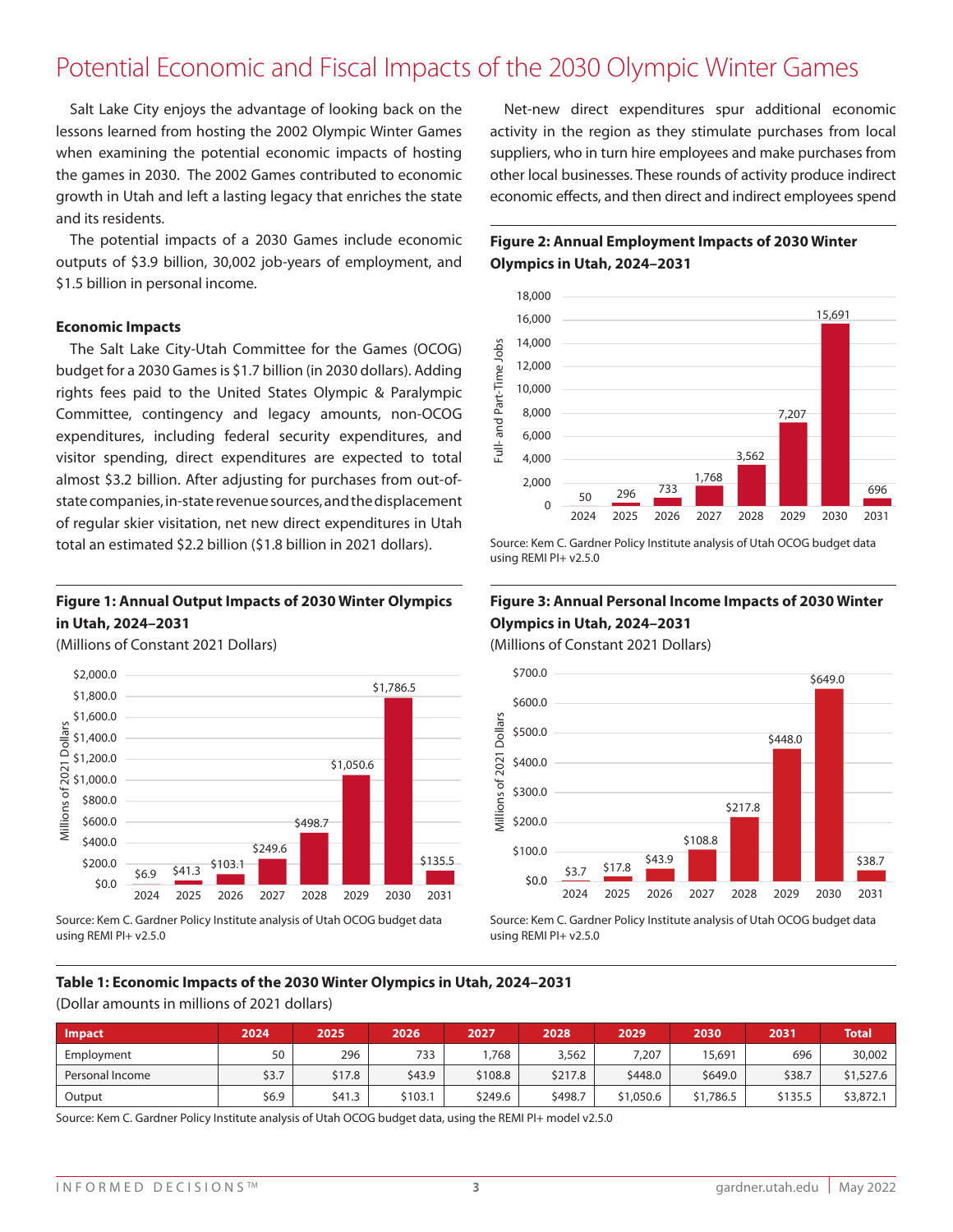a portion of their wages in the local economy, further generating "induced" effects. The total economic impact of an event is the sum of these net-new direct, indirect, and induced effects.

Between 2024 and 2031 the 2030 Games are estimated to create cumulative total economic impacts in Utah of \$3.9 billion in output (in 2021 dollars), 30,002 job-years of employment, and \$1.5 billion in personal income (see Table 1 and Figures 1–3).

#### **Capital Investment**

Because Utah hosted the 2002 Games and has maintained and continued to use the facilities since then, the future OCOG expects to spend much less on capital investment in preparation for the 2030 games. Capital investment for the 2002 Games equaled approximately \$478.4 million in 2021 dollars; the 2030 Games are expected to require \$23.1 million in capital investments.

The largest investments will be in improvements to the sliding track, a new equipment maintenance building, Nordic lift renovation/replacement, and a sports turf field for Nordic flats at the Utah Olympic Park, plus ski trails, parking and road improvements, and course lighting at Soldier Hollow (see Table 2).

#### **Fiscal Impacts**

Fiscal impacts derive from the additional income, employment, output and population generated by the increased economic activity associated with the preparations and hosting of the 2030 Games, as well as sales taxes on spending by visitors to the 2030 Games. Cumulative estimated state fiscal impacts from 2024 through 2031 amount to new state revenues of \$99.9 million (in 2021 dollars) and expenditures of \$78.0 million, for net state revenues of \$22.0 million. Estimated local fiscal impacts comprise \$62.2 million in new revenues and \$20.0 million in expenditures, for net local revenue of \$42.2 million (see Table 3).

Both state and local net revenue impacts are positive in every year except 2031, when expenditures exceed revenues. This arises because the economic activity generated by the 2030 Games declines by more than 90% from 2030 to 2031, whereas the population that the increased activity attracted to the state shrinks by only 23%–35%. In the Gardner Institute's fiscal model, it is the economic impacts—namely, employment, personal income and industry output—that generate tax revenues and the population impacts that generate expenditures. Therefore, between 2030 and 2031 revenues fall faster than expenditures.

#### **Table 2: Budgeted Capital Investments for 2030 Winter Olympic Games** (2021 dollars)

| <b>Item/Area</b>                                 | <b>Estimated Cost</b> |
|--------------------------------------------------|-----------------------|
| <b>Utah Olympic Oval</b>                         | \$1,200,000           |
| <b>Utah Olympic Park</b>                         | \$15,575,000          |
| <b>Soldier Hollow</b>                            | \$6,350,000           |
| <b>Total Permanent Construction Expenditures</b> | \$23,125,000          |
| Source: Utah OCOG                                |                       |

## **Table 3: 2030 Winter Olympic Games Estimated State and Local Fiscal Impacts, 2024–2031**

(Millions of constant 2021 dollars)

| <b>Impact</b>                              | 2024    | 2025    | 2026    | 2027    | 2028    | 2029    | 2030    | 2031    | <b>Total</b> |
|--------------------------------------------|---------|---------|---------|---------|---------|---------|---------|---------|--------------|
| <b>Estimated State Fiscal Impacts</b>      |         |         |         |         |         |         |         |         |              |
| Personal Income Tax Revenues               | \$0.1   | \$0.4   | \$1.1   | \$2.7   | \$5.3   | \$10.9  | \$15.8  | \$0.9   | \$37.2       |
| Corporate Income Tax Revenues              | \$0.0\$ | \$0.0\$ | \$0.1   | \$0.2\$ | \$0.5   | \$1.0   | \$1.6   | \$0.1   | \$3.5        |
| <b>State Sales Tax Revenues</b>            | \$0.1   | \$0.4\$ | \$1.0   | \$2.6   | \$5.2   | \$10.6  | \$38.3  | \$0.9   | \$59.2       |
| <b>Total State Revenues</b>                | \$0.2   | \$0.9   | \$2.2   | \$5.5   | \$10.9  | \$22.5  | \$55.8  | \$1.9   | \$99.9       |
| <b>State Non-Education Expenditures</b>    | \$0.0\$ | \$0.2\$ | \$0.6   | \$1.5   | \$3.3   | \$6.8   | \$14.5  | \$10.8  | \$37.7       |
| <b>State Public Education Expenditures</b> | \$0.0\$ | \$0.1   | \$0.4\$ | \$0.9\$ | \$2.0   | \$4.2\$ | \$9.0   | \$6.9\$ | \$23.5       |
| <b>State Higher-Education Expenditures</b> | \$0.0   | \$0.1   | \$0.3\$ | \$0.7   | \$1.5   | \$3.1   | \$6.6\$ | \$4.3   | \$16.7       |
| <b>Total State Operating Expenditures</b>  | \$0.1   | \$0.4   | \$1.2   | \$3.1   | \$6.8\$ | \$14.2  | \$30.1  | \$22.1  | \$78.0       |
| <b>Net State Operating Revenue</b>         | \$0.1   | \$0.5   | \$1.0   | \$2.4\$ | \$4.1   | \$8.4   | \$25.7  | (520.2) | \$22.0       |
| <b>Estimated Local Fiscal Impacts</b>      |         |         |         |         |         |         |         |         |              |
| Local Sales Tax Revenues                   | \$0.0   | \$0.1   | \$0.2\$ | \$0.5   | \$0.9   | \$1.9   | \$21.2  | \$0.2\$ | \$25.0       |
| <b>Property Tax Revenues</b>               | \$0.1   | \$0.4   | \$1.0   | \$2.5   | \$5.0   | \$10.2  | \$17.0  | \$0.9\$ | \$37.2       |
| <b>Total Local Revenues</b>                | \$0.1   | \$0.5   | \$1.2   | \$3.0   | \$5.9   | \$12.2  | \$38.2  | \$1.1   | \$62.2       |
| <b>County Expenditures</b>                 | \$0.0\$ | \$0.1   | \$0.2\$ | \$0.5   | \$1.0   | \$2.1   | \$4.4   | \$3.3   | \$11.4       |
| Countywide Public Education Expenditures   | \$0.0\$ | \$0.0   | \$0.1   | \$0.3   | \$0.7   | \$1.5   | \$3.3   | \$2.5   | \$8.6        |
| <b>Total Local Operating Expenditures</b>  | \$0.0   | \$0.1   | \$0.3\$ | \$0.8\$ | \$1.7   | \$3.6   | \$7.7   | \$5.8   | \$20.0       |
| <b>Net Local Operating Revenue</b>         | \$0.1   | \$0.4\$ | \$0.9   | \$2.2   | \$4.2   | \$8.6   | \$30.6  | (54.7)  | \$42.2       |

Source: Kem C. Gardner Policy Institute analysis using REMI PI+ model and Gardner Policy Institute fiscal model.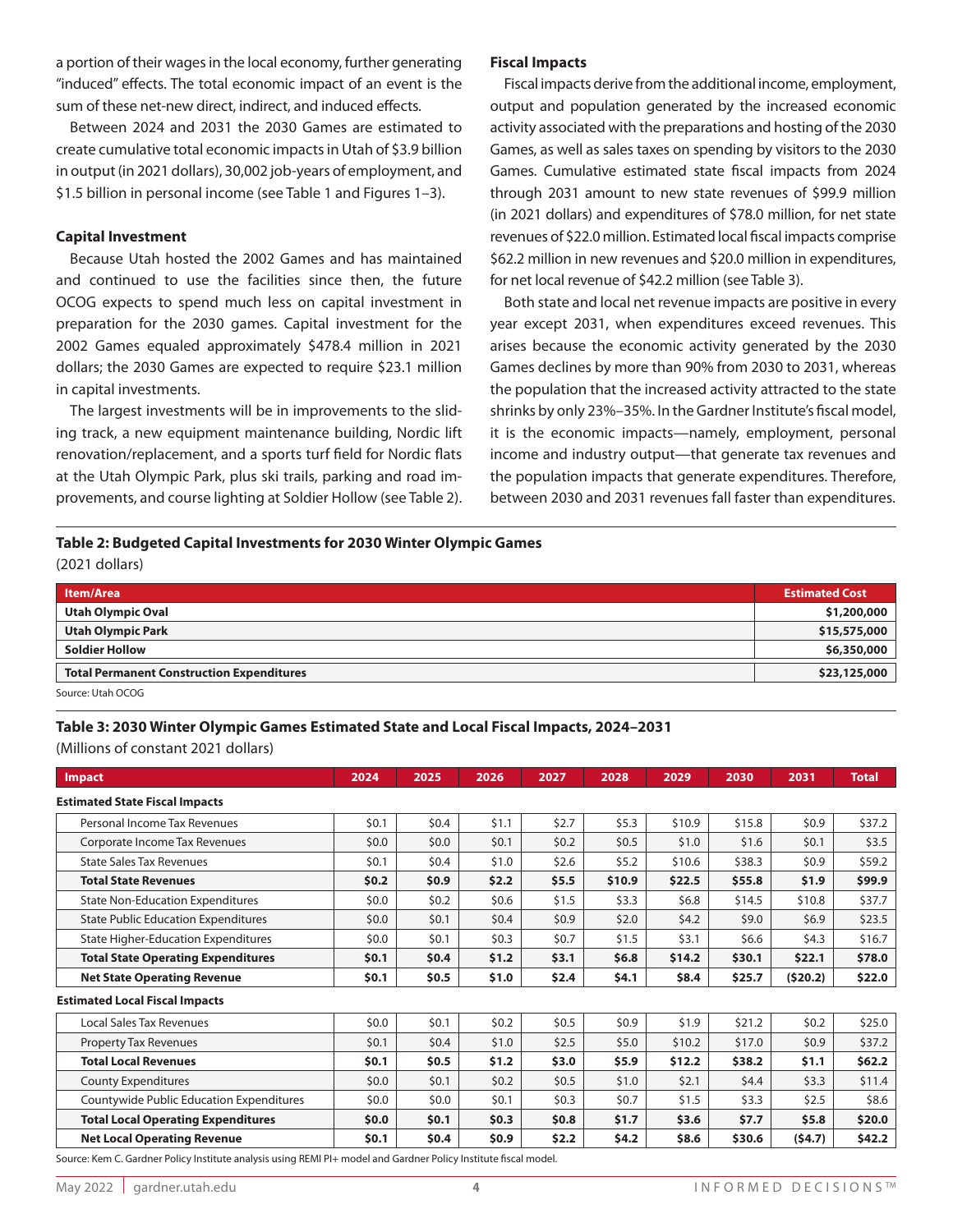## Appendix A: Economic and Fiscal Impact Methodology

The SLC-UTCG provided detailed budget data for both revenues and expenditures for a 2030 Games in Utah. Gardner Institute analysts worked with SLC-UTCG to determine the portion of revenues originating from out-of-state sources (80.2%), which expenditures would be made in Utah, and to assign those expenditures to industries. The Gardner Institute also developed an estimate of spending by visitors to the Olympics. Following the approach taken by the Utah Governor's Office of Management and Budget to analyze the 2002 Games, we used data on skier and snowboarder spending patterns, excluding spending on ski passes and lessons, and adjusted for the displacement of expected out-of-state skiers who would not come during the Games. This produced a total of \$403.5 million in visitor spending, less \$170.3 million in displaced spending (in 2021 dollars).

#### **Estimating Economic Impacts**

This information was then used to develop inputs to the REMI PI+ model to estimate the in-state economic impacts of the Games. REMI PI+, developed by Regional Economic Models, Inc., is a dynamic, multiregional simulation model that forecasts economic, population and labor market activity for many years into the future. REMI provides year-by-year estimates of the regional effects of specific economic or policy changes. The model incorporates input-output relationships, general equilibrium effects, econometric relationships, and economic geography effects.

#### **Estimating Fiscal Impacts**

In the Gardner Institute fiscal model, revenues are driven by employment, personal income, and industry output results from the REMI PI+ economic model. Expenditures are driven by the population growth that REMI generates in response to the increased economic activity.

State revenue impacts consist of personal and corporate income taxes and sales and use taxes. Expenditures comprise state higher education, public education, and non-education spending. Local fiscal impacts consist of sales and property taxes, public education expenditures and county non-education expenditures. In addition, the Gardner Institute estimated the "direct" sales and use tax revenues from spending by visitors to the Games. This comprises state and local sales taxes, transient room taxes, motor vehicle taxes, and local restaurant taxes.

Personal income, sales and most property taxes were estimated from personal income impacts calculated by the REMI PI+ model. Corporate income taxes were estimated from annual output (sales) impacts by industry calculated by REMI. These were multiplied by multiyear average ratios of tax revenues to personal income or output. Commercial property taxes were estimated from total employment impacts multiplied by multiyear average ratios of tax revenues to employment.

Expenditures were calculated on a per-capita basis from the annual population impacts. Non-education expenditures are based on the total population impact and include all state and county budget operating expenditures except those for higher education and public education. Higher-education expenditures are based on the college-age population impacts, and public-education expenditures are based on the schoolage population impacts. Expenditure estimates are based on multiyear averages of per capita budgeted amounts.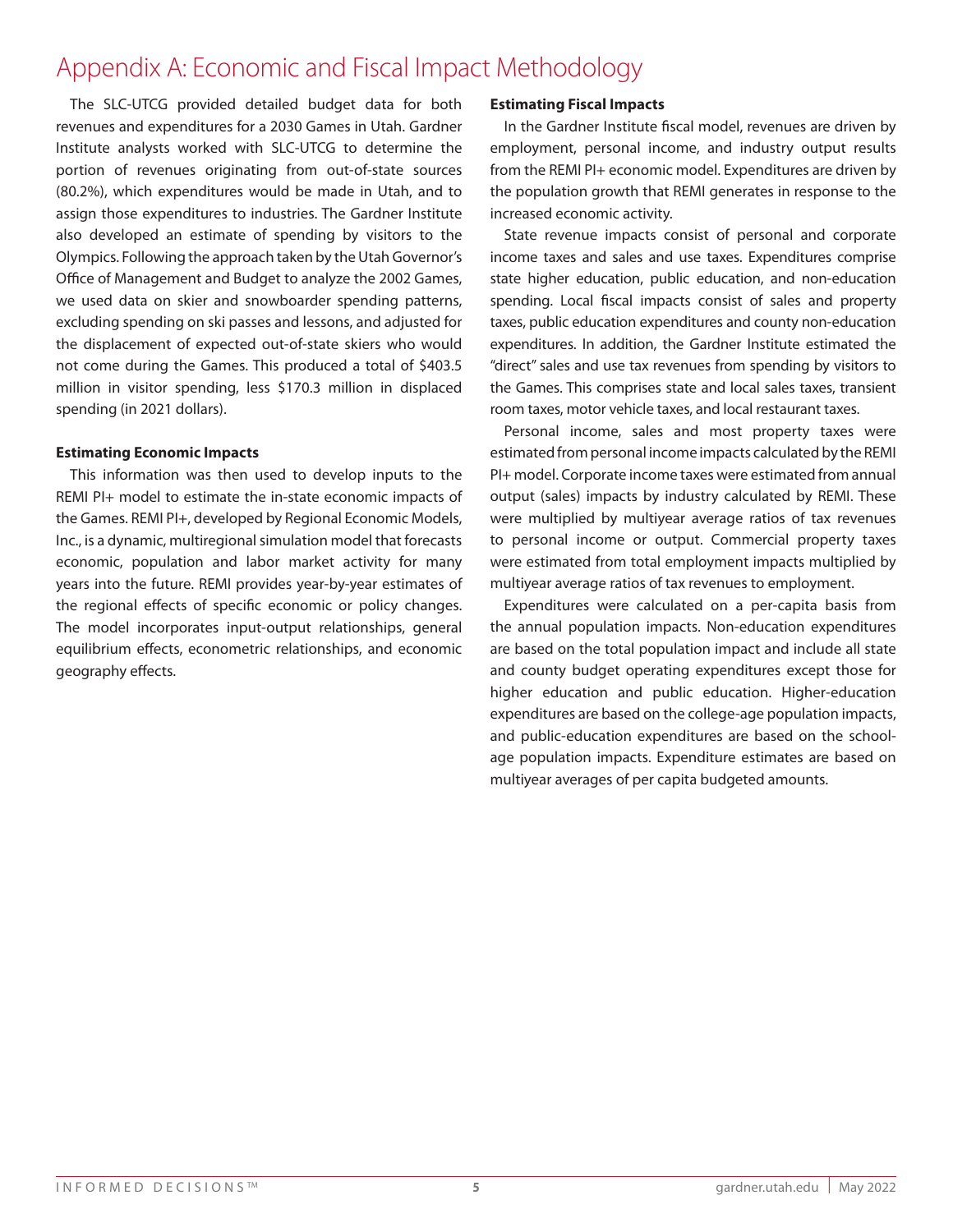## Appendix B: Impact of the 2002 Olympic Winter Games

#### **Economic Impact Results**

The economic impacts of the 2002 Games include the regional economic impact (direct, indirect, and induced effects<sup>1</sup> of new money spent in the state), new infrastructure that serves residents and visitors after the 2002 Games, the surplus leftover from the 2002 Games that benefits the local economy, and travel and tourism impacts. Additionally, there are many intangible impacts, most noticeably, the positioning of Utah as a winter sports capital, business development, and increased visibility and awareness of Utah.

Regional economic impacts are changes in the size and structure of a region's economy when goods and services are purchased from businesses within the region using money generated from outside of the region. The Salt Lake Organizing Committee (SLOC) spent an estimated \$2.0 billion, in constant 2021 dollars, between 1996 and 2003 on the 2002 Games, including wages, venue construction and enhancements, broadcasting expenses and general operational purchases. Adding additional infrastructure investments financed outside of the SLOC budget, visitor spending during the 2002 Games, and federally funded security expenses to SLOC expenditures, direct expenditures totaled an estimated \$3.7 billion.

After adjusting for purchases from out-of-state companies, in-state revenue sources, and the displacement of regular skier visitation, net-new direct expenditures total an estimated \$2.7 billion. Net-new direct expenditures spur additional economic activity in the region as they stimulate purchases from local suppliers, who in turn hire employees and make purchases from other local businesses. These rounds of activity produce indirect economic effects and then direct and indirect employees spend a portion of their wages in the local economy, further generating "induced" effects. The total economic impact of an event is the sum of these net-new direct, indirect, and induced effects.

#### **Table 4: Travel and Tourism Performance Before and After the 2002 Olympic Winter Games**

*Percent change in average tourism indicators, 1987–2001 vs. 2003–2017*

|                                      | <b>Difference</b> |
|--------------------------------------|-------------------|
| Skier days                           | $+45%$            |
| National Park recreation visits      | $+34%$            |
| Taxable accommodation sales          | $+70%$            |
| SLC International Airport passengers | $+30%$            |
| Leisure and hospitality employment   | $+53%$            |
| Visitor spending                     | $+66\%$           |

Note: Employment was estimated for 1987–1989.

Source: Analysis prepared by the Kem C. Gardner Policy Institute based on Ski Utah, National Park Service, Utah State Tax Commission, Salt Lake City International Airport, U.S. Travel Association, and Utah Department of Workforce Services

All told, between 1996 and 2003, the 2002 Games created total economic impacts in Utah equivalent to approximately \$6.5 billion in economic output, the value of every transaction in the economy supported by the 2002 Games, 45,700 job-years of employment, and \$3.2 billion in personal income.

#### **Travel and Tourism Results**

The Kem C. Gardner Policy Institute evaluated visitation data before, during, and after the 2002 Games. The analysis confirms the positive post-Olympics trajectory of the Utah travel and tourism industry. Possible explanations for these increases include the increased exposure from the Olympics, global/ national economic conditions, non-Olympic marketing efforts, tourism infrastructure investment, and other factors.

Table 2 provides a summary of travel and tourism performance indicators before and after the 2002 Games.

#### **Figure 4: Economic Impacts of the 2002 Olympic Winter Games in Utah**

*Impacts are based on 1996-2003 economic activity; constant 2021 dollars*



Note: Economic Impacts have been updated from the previous report completed by the Gardner Institute in 2018. Source: Kem C. Gardner Policy Institute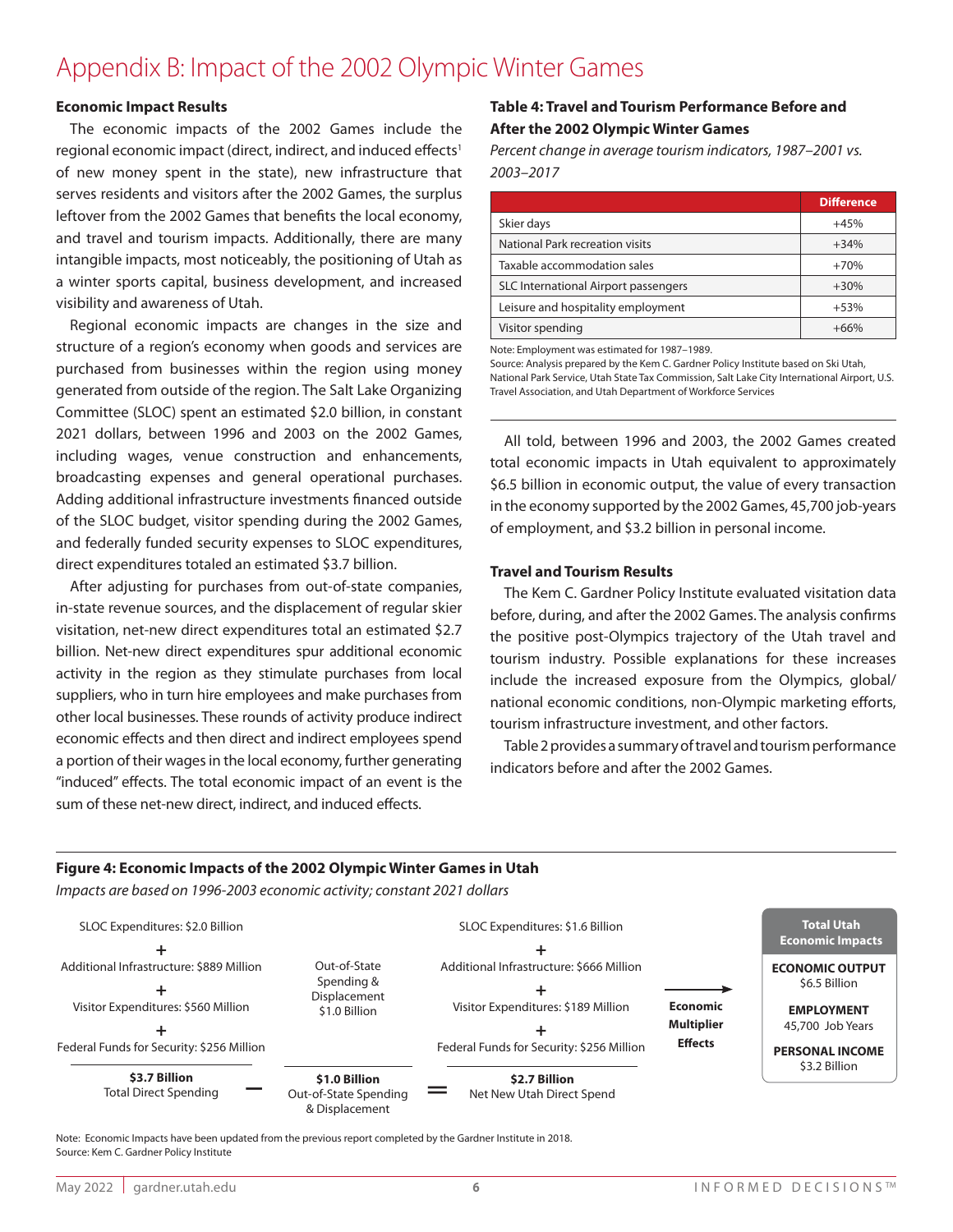#### **Highlights of the visitation analysis include the following:**

**Skier days** – Utah experienced a 45% increase in the average number of annual skier days in the 15 years after the 2002 Games compared to the 15 years before the Games. We also observe a clear displacement effect as the nearly three-week Olympic events (including Olympic and Paralympic Games) "crowds out" visitors who would otherwise visit the state. We estimate skier visit displacement effects in 2002 at Utah ski resorts of 5% to 9% fewer visits. This displacement could be mitigated in 2030 with planning, advanced marketing, and packaging of skiing with Olympic visits.

**National Park visits** – Utah's national parks experienced a 34% increase in the average number of annual recreation visits in the 15 years after the 2002 Games compared to the 15 years before the Games. Visitation to Utah's national parks during the first quarter of 2002 was 30% higher than during the first quarter of 2001. In fact, visitation at Utah's five national parks remained, on average, higher than the year prior and the year after the 2002 Games through the spring of 2002. Likewise, all Utah visitor centers reported increased visitation in February 2002 compared to February 2001.

**Accommodation sales** – Utah experienced a real 70% increase in the average annual taxable accommodation sales in the 15 years after the 2002 Games compared to the 15 years before the Games. Taxable accommodation sales during the first quarter of 2002 were 21% higher than the same time period during the prior year, and 30% higher than the first quarter of the following year. In February 2002, lodging room rates across northern Utah were over 50% higher compared to February 2001 and lodging occupancies were between 10 to 30% higher as well.2

**Airport passengers** – The Salt Lake City International Airport experienced a 30% increase in its average annual (enplaned and deplaned) passengers in the 15 years after the 2002 Games compared to the 15 years before the Games. However, in the first quarter of 2002, total passenger numbers were down 6% compared to the first quarter of 2001.<sup>3</sup>

**Leisure and hospitality employment** – Utah's average annual private leisure and hospitality employment base was 53% higher in the 15 years after the 2002 Games compared to the 15 years before the Games; the average annual base for all other private-sector jobs was 42% higher over the same time period. In the first quarter of 2002, Utah Department of Workforce Services reported an average of 6,926 more direct private leisure and hospitality jobs, a 7% increase over the first quarter of 2001, 5% higher than the first quarter of 2003. Specifically, private arts, entertainment, and recreation jobs were up nearly 25% during the first quarter of 2002 compared to the previous year, while accommodation and restaurant jobs were up 4%.

**Visitor spending** – Consumer Visa card spending from February 1–24, 2002 was up 31% from the same time frame during the previous year.<sup>4</sup> Average annual taxable leisure and hospitality sales were up a real 66% in the 15 years after the 2002 Games compared to the 15 years before the Games; all other average annual taxable sales (non-leisure and hospitality) were up 43% in comparison. Total taxable leisure and hospitality sales in 2002 were 4% higher than both 2001 and 2003; all other 2002 taxable sales (non-leisure and hospitality) were 3% lower than 2001 and 2% higher than 2003.

#### **Endnotes**

4. ibid

<sup>1.</sup> In the case of this analysis, direct effects are visitor and SLOC spending at Utah businesses. Indirect effects are the value of inputs these local businesses purchase from other local businesses, and induced effects are the impacts associated with the expenditure of wages derived from direct and indirect effects (i.e. household purchases of goods and services). Total economic impacts are presented in terms of employment, earnings, state GDP, and economic output.

<sup>2.</sup> Research Evaluation of the Salt Lake City 2002 Winter Olympics presentation by Jon Kemp of the Utah Division of Travel Development

<sup>3.</sup> ibid